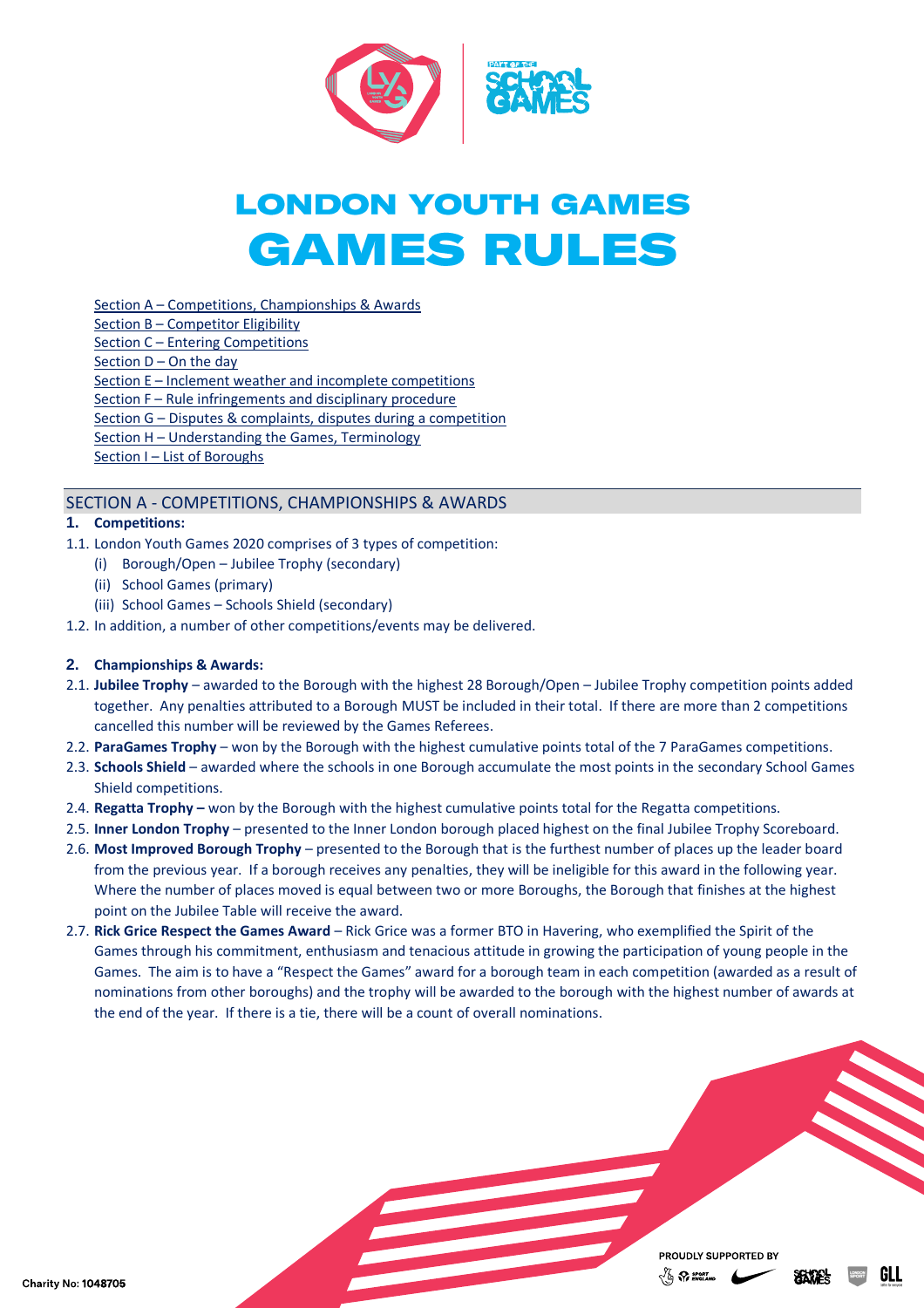

2.8. **Individual Sports Awards –** each competition has a trophy or salver presented to the winning Borough. Top 3 individuals/ teams in each event also receive LYG medals.

## <span id="page-1-0"></span>SECTION B – COMPETITOR ELIGIBILITY

#### **3. Borough/ Open competitions:**

#### 3.1. **Eligibility - General**

- 3.1.1. A competitor is eligible to represent a Borough if s/he:
	- is resident in a Borough; or
	- attends a school or college of further education in that Borough.
- 3.1.2. No competitor may represent more than one Borough in the same competition.
- 3.1.3. Competitors are allowed to compete for different Boroughs in different competitions.
- 3.1.4. If a competitor is eligible to represent two Boroughs the choice is solely the competitor.

#### 3.2. **General eligibility by residence**

- 3.2.1. Boroughs may be represented by individuals whose place of residence is within the Borough's boundaries.
- 3.2.2. Where a competitor is still in the care of a parent/guardian, their Borough of residence will be defined as that which bills their guardian/ parent for council tax.

#### 3.3. **Other circumstances relating to residence**

- 3.3.1. **Recent move** If an individual is resident in Borough A up to and including the closing date, but then subsequently moves to Borough B before the event, s/he will only be eligible for Borough A, under residence criteria, not for any other Borough. If an individual is resident in Borough A up to and including the closing date but subsequently moves outside the Greater London area before their event s/he will be eligible to represent Borough A, under residence criteria.
- 3.3.1.1. **Split guardian/parent** a competitor has the choice as to which Borough they wish to represent if parents reside in different London Boroughs.
- 3.3.1.2. **Part time residence** where a competitor attends school outside of a Borough, it will not impact their eligibility. Therefore, if a competitor attends boarding school outside of London but is still resident in the care of the parent/ guardian outside of term time then they are eligible to represent their home borough.

#### 3.4. **General eligibility by school**

- 3.4.1. Boroughs may be represented by a competitor who is an attendee at a school or college of further education in that Borough under the following conditions:
	- competitors must have attended the school at the commencement of the academic year;
	- only schools registered and approved by the Department for Education will be eligible;
	- competitors in education at further education colleges shall be eligible but those at University/ College of Higher Education shall not be eligible; and
	- boarders have a choice of which Borough they may represent if the individual lives in one Borough and attends school in another.

PROUDLY SUPPORTED BY  $\sqrt{\omega}$   $\Omega$  sport

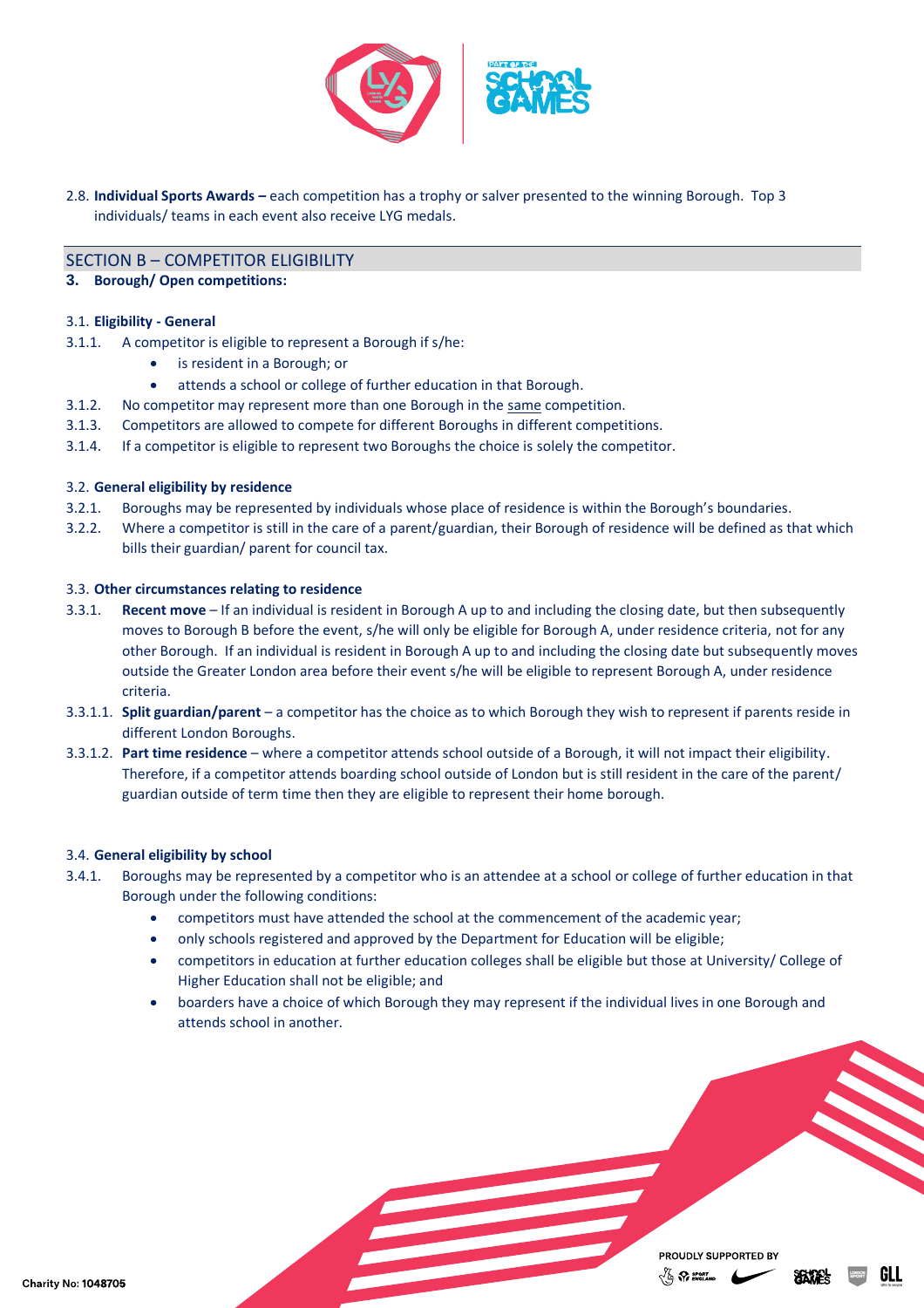

#### 3.5. **Eligibility – City of London**

3.5.1. Residents from City of London Housing estates qualify to represent the City of London or the host Borough under the Residence criteria. Permission has been granted by host Local Authorities to approach children on the said estates. There are also selected City of London schools that fall outside the boundaries whose pupils can represent City of London. A list of these is available from London Youth Games.

#### 3.6. **Age**

- 3.6.1. The age categories for each event are shown on the individual rules.
- 3.6.2. Date of birth is the sole determinant for age eligibility other information such as school year is provided as a reference guide only.

# **4. School Games competitions:**

- 4.1. A competitor is eligible to represent their Borough where the school they attend is nominated to represent the Borough at a London Youth Games School competition.
- 4.2. Evidence of attendance must be available from the school on request. Single gender schools can apply to be twinned at the commencement of the academic year for the purposes of mixed team competitions.

## <span id="page-2-0"></span>SECTION C – ENTERING COMPETITIONS

- **5. General:**
- 5.1. Only a BTO, SGO or nominated TM can enter a competition.
- 5.2. A TM must be registered on the LYG system in order to be able to enter a team. Registration is usually done through their relevant BTO/SGO.
- 5.3. A Borough can enter any number of Borough/ open competitions with a maximum of 1 team per competition. The same rule applies for SGOs with Schools competitions.
- 5.4. BTOs/ SGOs must complete their intention to enter in line with published LYG timescales and procedures. Entries into all competitions must be made online according to the published entry process and dates on the individual sports rules.
- 5.5. No new competition or event entries will be accepted after the LYG submission deadline.

## <span id="page-2-1"></span>SECTION D – ON THE DAY

- **6. Kit:** competitors should wear Borough, club or school t-shirts wherever appropriate for identification. These can be any colour.
- **7. Late Arrival**: if a team arrives at an event after their designated start time, they may forfeit any matches scheduled to have started at the absolute discretion of the competition director and LYG. Subject to this:

• if informed at the earliest opportunity that a team is running late, LYG will try to move match timings where that is possible and does not have a detrimental impact on other boroughs, but this is not guaranteed;

• if that is not possible, where the draw structure allows, the team will join the competition at that point, e.g. taking part in subsequent round robin matches;

• where it is not possible to join the competition and circumstances allow the Competition Director will endeavour to offer non-scoring matches.

> PROUDLY SUPPORTED BY  $V_{\Omega}$   $\Omega$  sport  $\mu$

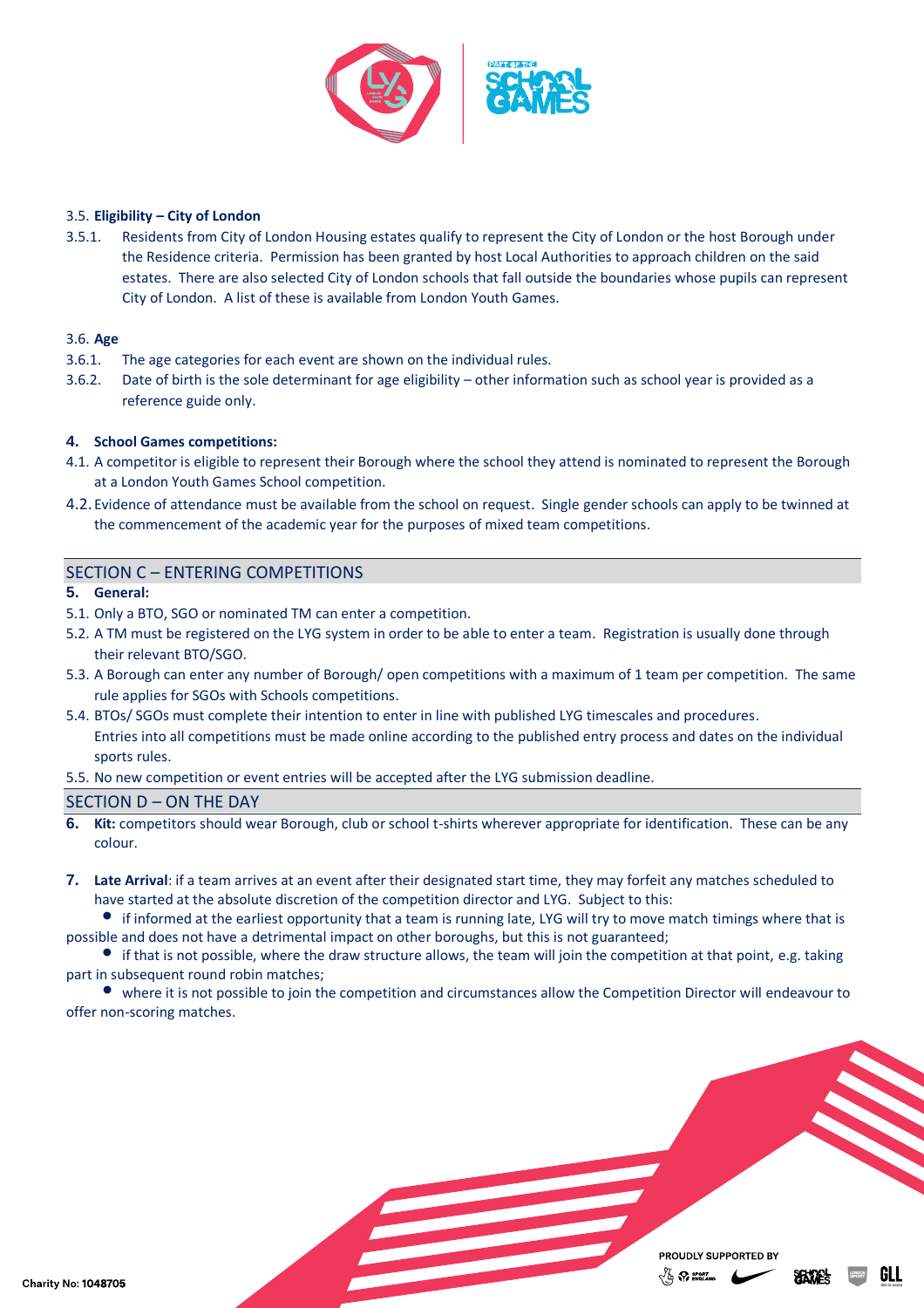

- **8. Withdrawals and no shows:** in the event of a team not being able to attend a competition in which they are entered, an official representative of the Borough or School must formally withdraw.
- 8.1. On formally withdrawing, the team will be allocated 0 points for this competition.
- 8.2. Boroughs failing to formally withdraw will be subject to a -25 penalty.
- 8.3. Boroughs can formally withdraw in one of the following ways:
	- **Email** up to 24 hours before registration closes (to [info@londonyouthgames.org\)](mailto:info@londonyouthgames.org);
	- **Phone** on the competition day before registration closes (to the Games phone number published on the Competition Day Information); or
	- **In person** on the competition day before registration closes (to the relevant registration desk).
- 8.4. In the event of a team qualifying for a finals competition but subsequently not being able to attend, an official representative of the Borough or School must formally withdraw.
- 8.5. On formally withdrawing, the team will be allocated:
	- the finishing position below the lowest ranked qualifier if the Borough team notifies the London Youth Games at least 7 days prior to the competition. The next best team is invited to attend;
	- 0 points if the Borough team notifies the London Youth Games fewer than 7 days prior to the competition; or
	- "-25" points if the Borough team fails to formally withdraw by email, phone or in person by the close of registration.

#### **9. Incomplete teams:**

- 9.1. Boroughs that arrive at events with incomplete teams (as determined by the Competition Rules) receive 0 points and can play non-scoring matches only if they have the agreement of the Competition Director and other teams.
- 9.2. Any team that is complete at registration or the first match but is subsequently deemed incomplete due to injury will retain their position and compete wherever feasible under the Competition rules.

#### **10. Competing:**

- 10.1. Teams must play within the rules of the competition.
- 10.2. No intimidation of any match referees or other officials will be permitted and players should accept decisions without argument.
- 10.3. Foul and abusive behaviour and language shall be dealt with by the match referees within the games and by the Competition Director outside of match. In addition, LYG may choose to invoke section F.
- 10.4. Team managers are responsible for their team's behaviour and therefore also liable to the disciplinary process (section F).
- 10.5. All team managers and competitors should recognise the code of conduct and adhere to it.

#### <span id="page-3-0"></span>SECTION E – INCLEMENT WEATHER & INCOMPLETE COMPETITIONS

#### **11. Indefinite suspension:**

- 11.1. In the event it becomes necessary to delay or suspend a competition indefinitely/completely because the field of play is blocked by an accident or because the weather or other conditions make it dangerous to continue, LYG staff will refer to the Incomplete Competitions guidance.
- 11.1.1. In the event of indefinitely/completely suspending the competition, the following general principles will apply:
	- *•* countback will be used to identify a winner or placings for the competition where possible;
		- no points or winners will be awarded if at least one round or one event has not been fully completed;

PROUDLY SUPPORTED BY  $\sqrt{2}$   $\Omega$  sport  $\mu$ 

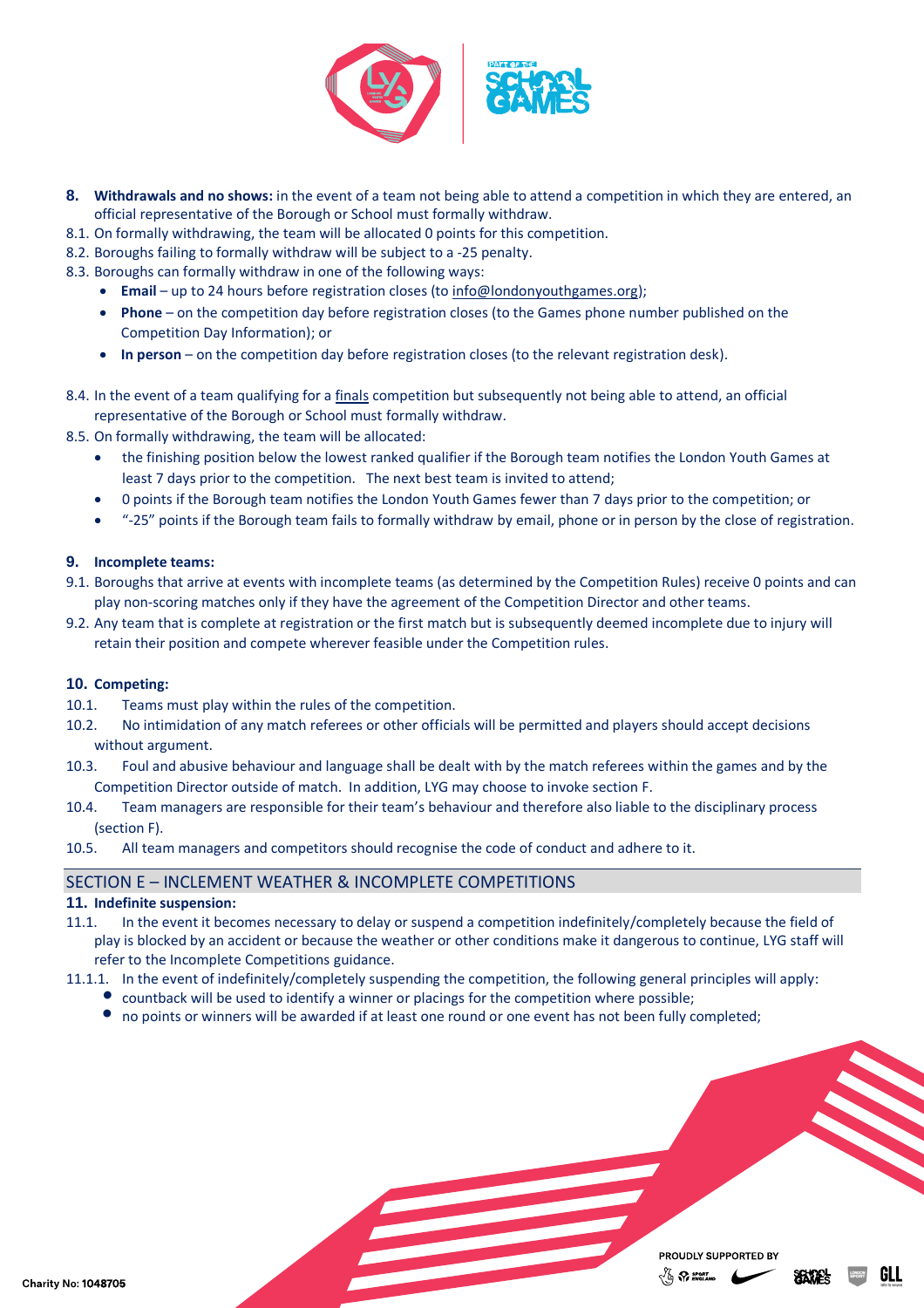

- each competition will be reviewed based on the furthest fully completed stage of competition.
- **12. Temporary suspension:** in the event of temporary suspension the competition schedule may be altered and will be communicated clearly and in a timely manner.
- **13. Jubilee Trophy:** if no placings are able to be determined or if an event is cancelled, then the default position is that no Jubilee Trophy points will be awarded. LYG will look at the practicality of putting on the event at a later date for the benefit of participant experience, but such events would be non-Jubilee scoring. If more than two competitions are indefinitely suspended and no points awarded the overall number of competitions counting towards the Jubilee Trophy will be reviewed by the Games Referees.

## <span id="page-4-0"></span>SECTION F – RULE INFRINGEMENTS AND DISCIPLINARY PROCEDURE

#### **14. Rules infringement – eligibility:**

- 14.1. **Competitors** will be disqualified if found to be in breach of London Youth Games age and/or residential/ school regulations before the competition starts.
- 14.2. Once the competition has been started, if any player is found to be ineligible by age and/or residential/ school regulations or any other area of competitor eligibility (e.g. standard/ qualification) the whole **team** will be disqualified and subject to "-50".

#### **15. Rules infringement – sport:**

15.1. Any team can be disqualified from a sport by the Competition Director due to breach of sport specific regulations. This will result in no placing and 0 points. Should the breach of rules also put them in breach of the LYG Games Rules an LYG Games Referee will investigate any further penalty.

#### **16. Rules infringement – behaviour:**

- 16.1. Teams or individuals (competitors, team managers and any other identifiable team officials) displaying "Behaviour not in the Spirit of the Games" may be liable to Team Disqualification and subject to "-50" upon confirmation from an LYG Games Referee.
- 16.2. "Behaviour not in the Spirit of the Games" includes but is not limited to:
	- bullying or threatening behaviour towards officials or other participants;
	- taunting or verbal abuse towards officials or other participants;
	- physical violence or threatened physical violence towards officials or other participants;
	- any illegal behaviour or other behaviour not consistent with the code of conduct.

# **17. Types of penalty – disqualification:**

- 17.1. Competitor disqualification this can occur when, but is not limited to:
	- a competitor found to be ineligible prior to, during or post-competing; or
	- a competitor is in breach of the sport specific regulations.
- 17.2. Team disqualification this can occur when, but is not limited to:
	- a team is found to be ineligible prior to, during or post-competing; or
	- a team is in breach of the sport specific regulations.

# **18. Types of penalty – borough penalty points:**

18.1. When a team is subject to a Borough penalty, this points value will be counted in the final Jubilee Trophy calculations as one of their 28 competition results.

Charity No: 1048705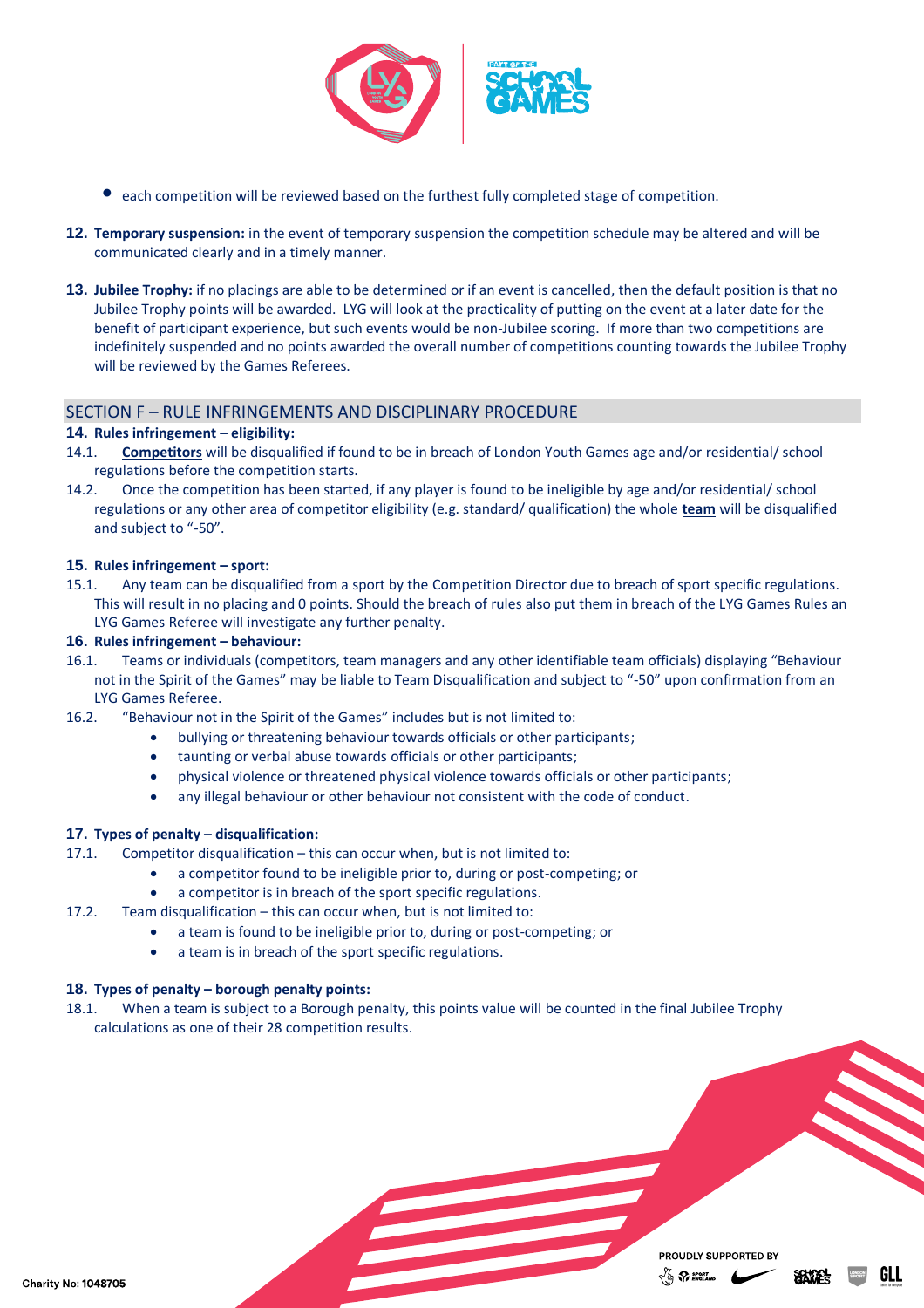

- 18.2. "Penalty -25" can occur when, but is not limited to:
	- a team not attending an entered competition and no Borough representative formally withdrawing;
	- a team not attending final stages of a competition where they have qualified and no Borough representative formally withdrawing.
- 18.3. "Penalty -50" can occur when, but is not limited to:
	- a team fielding an ineligible player with regard to age, residency/ school or standard;
	- a competitor competing for multiple boroughs in one scoring competition;
	- a competitor using a pseudonym, or being identified on the nomination sheet as another person.
- 18.3.1. **NOTE**: "Penalty -50" will only be enforced where a competitor/ team has taken part.
- 18.3.1.1.In a team competition it will be assumed they have taken part once the team's first match has commenced.
- 18.3.1.2.In an individual competition the Competition Director will confirm the schedule and participation.

## **19. Types of penalty – other:**

- 19.1. Other disciplinary action such as deliberate fielding of ineligible players, verbal or other abuse or deliberately breaking the sport specific regulations – LYG reserve the right to:
	- report such behaviour to the relevant National Governing Body;
	- deem a person ineligible to participate in any official capacity in the Games the following year, including but not limited to Team Manager, Coach or Competitor.

#### 19.2. **NOTE**: This recommendation can be made by any LYG Games Referee to LYG and will be referred to the LYG complaints procedure.

# <span id="page-5-0"></span>SECTION G – DISPUTES & COMPLAINTS, DISPUTES DURING A COMPETITION

## **20. Procedures:**

- 20.1. Any dispute relating to field of play decisions must be lodged by a Team Manager, School Games Organiser or Borough Team Organiser with the Competition Director immediately or as soon as practically possible when the infringement is suspected. It must be lodged prior to the completion of the day's play.
- 20.2. Any dispute relating to progression through the day of competition (e.g. mistakes in scoring impacting on split draws) must be raised immediately. If the next stage of the competition has already commenced, it may not be possible to correct the mistake and draws for that stage of the competition will stand in such a situation.
- 20.3. Any other disputes, e.g. relating to final placings, must be raised with LYG within 48 hours of the completion of the competition.
- 20.4. Competition Directors and LYG reserve the right to review results, investigate and act upon any discrepancies found at any time before the completion of that competition.
- 20.5. The Competition Director is empowered to investigate the complaint to decide whether the complaint is sports specific or LYG Games Rules related.
- 20.5.1. Sports Dispute Competition Directors decisions are final where a dispute arises from the interpretation and enforcement of a sport's own rules and regulations as detailed and referred to in the Sport Specific rules provided.
- 20.5.2. LYG Games Disputes LYG Games Referees are appointed for the purpose of monitoring, interpreting and enforcing the Games Rules and will investigate and adjudicate. Their decision is final in all matters.

# **21. Adjudication – Sports Disputes:**

21.1. Before making a decision, the Competition Director shall ensure that both parties to the dispute have the opportunity to state their case, and that the respective TM's are given the opportunity comment where available.

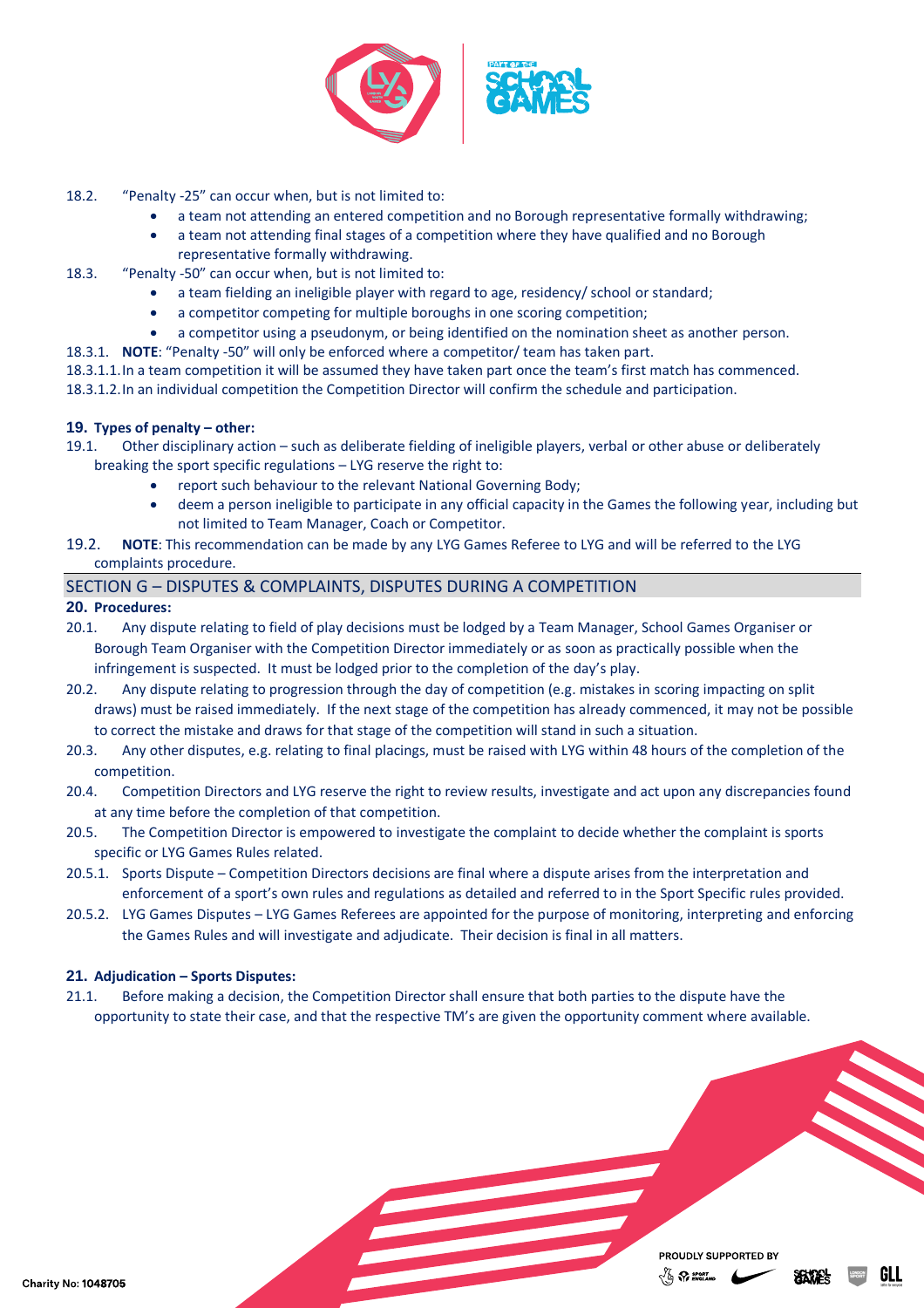

21.2. Where the relevant penalty is team disqualification the Competition Director will notify an LYG Games Referee and ensure the BTO or SGO is present where possible.

#### **22. Adjudication – LYG Games Rules Disputes:**

- 22.1. Competition Directors will contact an LYG staff member to request an LYG Games Referee and/or LYG support.
- 22.2. The LYG Games Referee will confirm if it is an LYG Games issue and will investigate the dispute with parties, including their respective TMs.
- 22.3. BTOs and SGOs will be kept informed and invited to be present where possible.

#### **23. After a Competition – Competition Scoring disputes:**

- 23.1. At the end of the sports competition, the Competition Director is responsible for determining the final results order of the Boroughs taking part. Any dispute over points allocation should be raised with the relevant Competition Director within 15 minutes following close of play. Where the dispute refers to qualifying competitions disputes must be raised with LYG immediately and no later than 24 hours after the qualifying day. No changes will be made following presentations either at Competition or Championship level.
- 23.2. In all sports disputes the Competition Directors decision is final.
- 23.3. In all other matters, including but not limited to LYG Games Rules, the LYG Games Referees' decision is final.
- 23.4. Any individual or team wishing to make a complaint may do so through the LYG complaints procedure.

## <span id="page-6-0"></span>SECTION H – UNDERSTANDING THE GAMES, TERMINOLOGY

- **24. Referee** LYG Games Referee team are responsible for ensuring the LYG Games Rules are upheld and that all those taking part are eligible. They also form part of the Disputes process.
- **25. LYG**: London Youth Games.
- **26. TM**: Team Manager responsible for one team in a competition.
- **27. BTO**: Borough Team Organiser an individual(s) who takes overall responsibility for all the borough teams including recruiting a BWO, managing TMs and disputes.
- **28. SGO**: School Games Organiser an individual(s) who takes overall responsibility for all the School Games teams for a borough.
- **29. CD**: Competition Director for each sport this individual is responsible for ensuring the competitions are run fairly, to schedule and according to the Governing rules of the sport.
- **30. BWO**: Borough Welfare Officer responsible for the safeguarding and welfare of competitors and volunteers sometimes also the BTO.
- **31. EMS**: Entry Management System the online system that squads are registered

PROUDLY SUPPORTED BY  $\sqrt{\omega}$   $\Omega$  sport

GI I